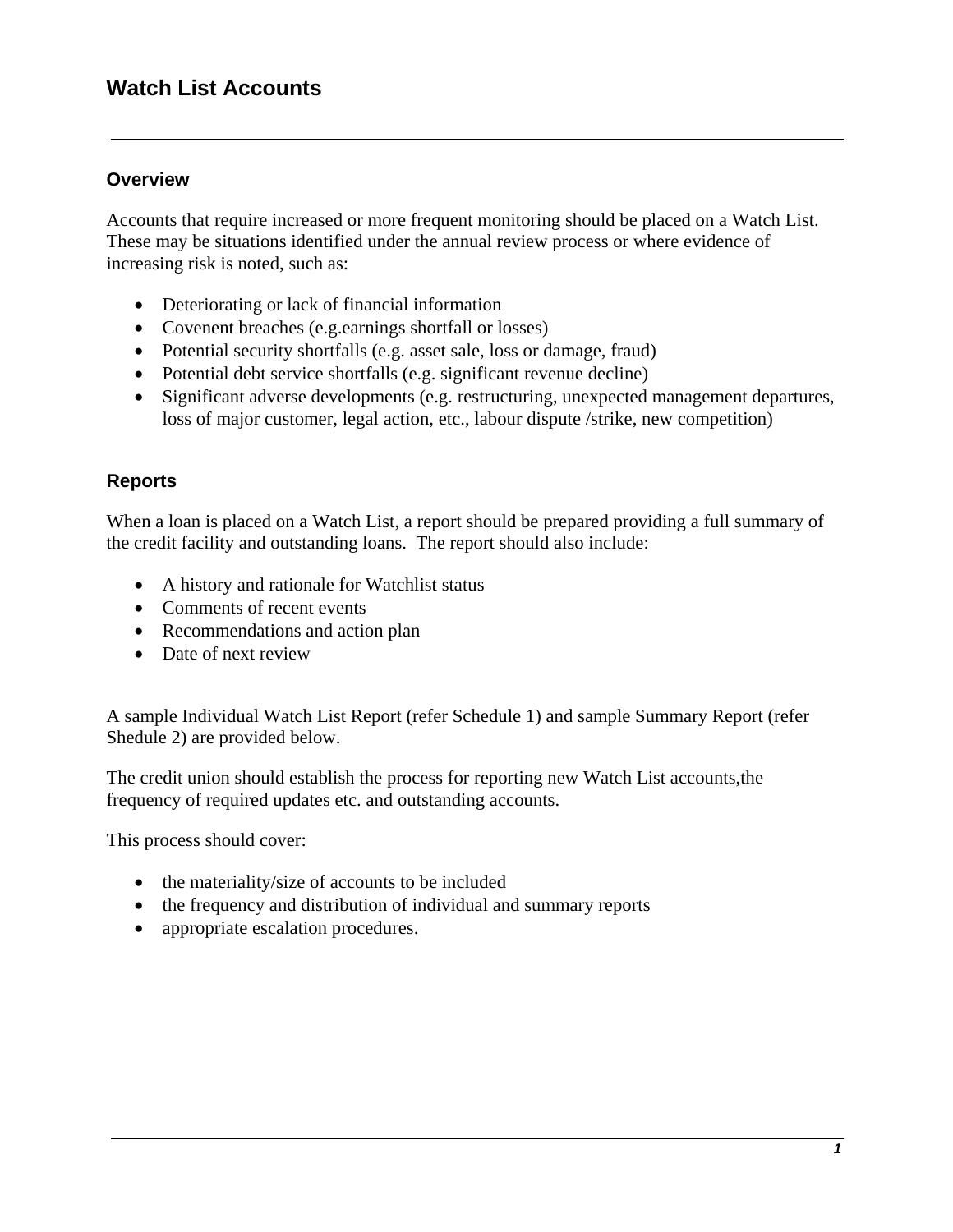## Schedule 1 Credit Business Memorandum WATCH LIST ACCOUNT – RR4 (Sample)

| Date:            |                                   |                                            | Branch:                                     |                 |       |                                                   |                 |       |    |              |  |
|------------------|-----------------------------------|--------------------------------------------|---------------------------------------------|-----------------|-------|---------------------------------------------------|-----------------|-------|----|--------------|--|
| Name of Account: |                                   |                                            | Number:                                     |                 |       |                                                   |                 |       |    |              |  |
|                  | Facility                          | <b>Present</b><br><b>Position</b><br>Date: | Current<br>Authorized<br>Credit<br>Expires: | <b>Maturity</b> | $P +$ | Proposed<br><b>Credit</b><br>To<br><b>Expire:</b> | <b>Maturity</b> | $P +$ | LI | $\mathbf{R}$ |  |
| $\mathbf{1}$     |                                   |                                            |                                             |                 |       |                                                   |                 |       |    |              |  |
| $1\,$            |                                   |                                            |                                             |                 |       |                                                   |                 |       |    |              |  |
| $\overline{3}$   |                                   |                                            |                                             |                 |       |                                                   |                 |       |    |              |  |
|                  |                                   |                                            |                                             |                 |       |                                                   |                 |       |    |              |  |
|                  | Connected/ Related Group Exposure |                                            |                                             |                 |       |                                                   |                 |       |    |              |  |
|                  | Security:                         |                                            |                                             |                 |       |                                                   |                 |       |    |              |  |
|                  |                                   |                                            |                                             |                 |       |                                                   |                 |       |    |              |  |
|                  |                                   |                                            |                                             |                 |       |                                                   |                 |       |    |              |  |
|                  |                                   |                                            |                                             |                 |       |                                                   |                 |       |    |              |  |
|                  |                                   |                                            |                                             |                 |       |                                                   |                 |       |    |              |  |
|                  |                                   |                                            |                                             |                 |       |                                                   |                 |       |    |              |  |
|                  |                                   |                                            |                                             |                 |       |                                                   |                 |       |    |              |  |
|                  |                                   |                                            |                                             |                 |       |                                                   |                 |       |    |              |  |

**History and Reason for Watch List:** 

**Reason for Submission:** 

**Comments:** 

**Action Plan:** 

**Account Manager Recommendation:** 

**Portfolio Manager Concurrence:** 

**Enclosures:** 

**Next Review Date:**